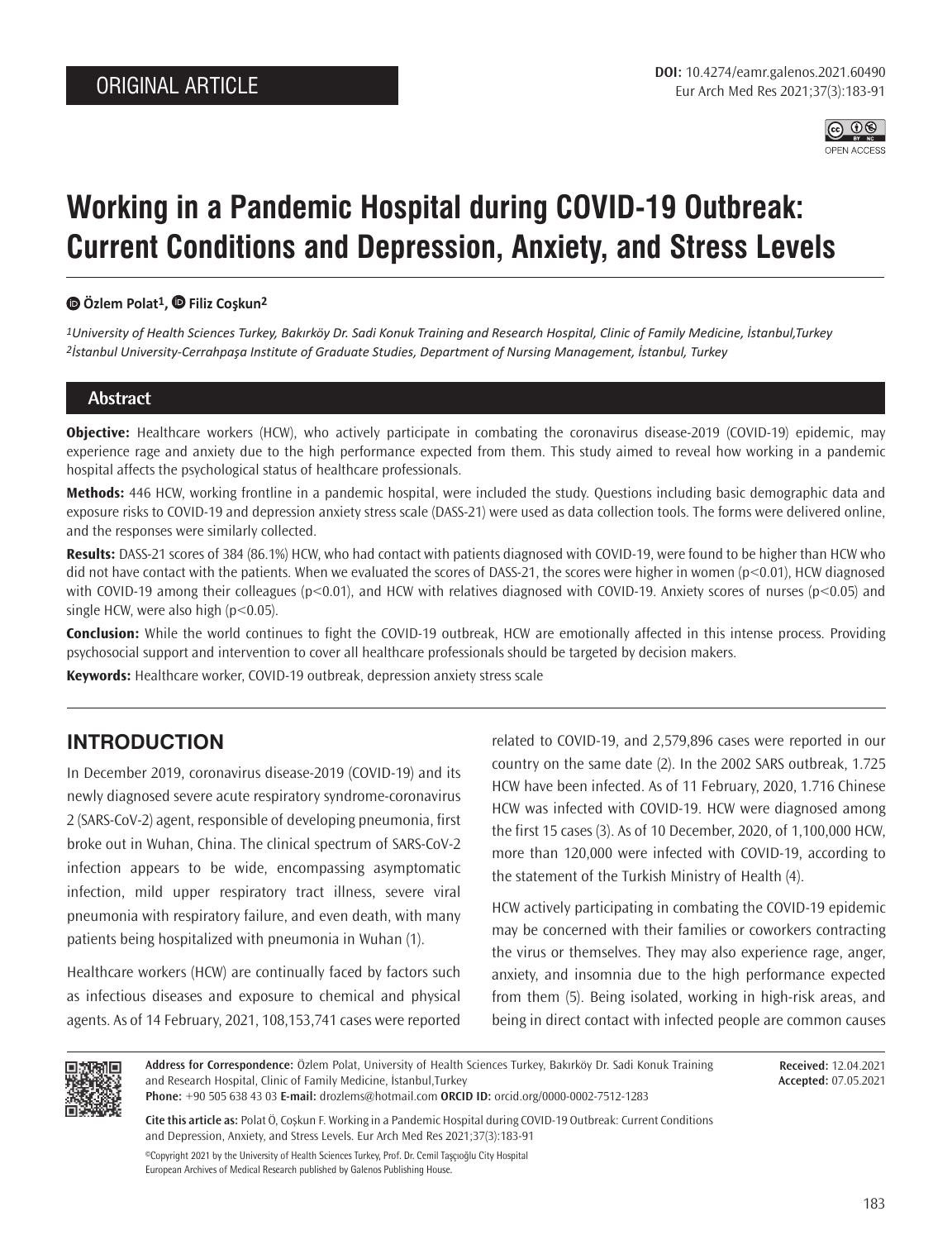of trauma (6,7). Widespread media coverage of the clinical course and mortality rate of the outbreak intensifies the personal risk. Working in a high temperature with two layers of protection and masks during long working hours increases the stress. Moreover, behaviors such as not eating or drinking to prevent being infected and not being able to go to the toilet during the busy working hours make the process difficult for HCW. These conditions exhaust the staff both physically and psychologically and cause increased stress (8). Work-related tension and exposure to high stress could cause physical, behavioral, emotional, and psychological problems, which can lead to chronic diseases (9). Work stress is defined as a situation that causes inadequacy in the abilities of the individual and creates tension on both the physical and psychological levels, which can lead to physiological depression and anxiety, headache, muscle tension, insomnia, and lack of attention. Stress and altered hormonal activity can cause a vicious cycle of insomnia. This vicious cycle was experienced during the SARS outbreak, and an improvement in the sleep cycles of the employees was observed only two weeks after the end of the crisis (8,9).

Ensuring the safety, fulfillment, and support of HCW is important during an outbreak to protect them from depression, anxiety, and stress, which were manifested during the COVID-19 outbreak. Regarding COVID-19, it is important to identify the operations and situations that pose a risk to the employees, determine the processes that need to be improved, find solutions, and immediately implement the regulations and measures for the identified risks to provide the best health service and protect the health of HCW, who work devotedly, and their families.

## **METHODS**

University of Health Sciences Turkey, Bakırköy Dr. Sadi Konuk Training and Research Hospital is a tertiary training and research hospital in Istanbul, which is the most populous city in Turkey. Our hospital's healthcare professionals work devotedly to serve this population. This is a prospective study, which included 446 HCW working in the frontline between May and September in our hospital. All individuals consented to participate in the study. A power analysis was performed to obtain meaningful results for our study. Out of 1.083 HCW working in the frontline, 383 were included in the study. A form consisting of questions on basic demographic data and direct and indirect exposure risks to COVID-19 and depression anxiety stress scale (DASS-21) were used as data collection tools (10). The data collection tools were prepared via Google forms. They were delivered to healthcare professionals online, and the answers were collected in the same way. All subjects gave consent prior to registration. Two options are given on the informed consent page (yes/no). Subjects who selected "yes" were included in the study. We asked questions on basic demographic data and direct and indirect exposure risks to COVID-19 in Supplement 1 and used the DASS in Supplement 2.

DASS-21 was created by Lovibond and Lovibond, which is the shorter version of DASS-42 (11). The psychometric properties of the Turkish version of DASS-21 in normal and clinical samples were introduced by Saricam (12). In the normal sample, the testretest correlation coefficients (r) were 0.68 for the depression subscale, 0.66 for the anxiety subscale, and 0.61 for the stress subscale. This scale is a 4-point Likert-type scale and consists of seven questions that measure "depression, stress, and anxiety dimensions". If the individual has five points or more from the depression subdimension, four points or more from the anxiety, and eight points or more from the stress, this indicates that he/ she has a relevant problem.

The Ethics Committee of the University of Health Sciences Turkey, Bakırköy Dr. Sadi Konuk Training and Research Hospital, approved the questionnaire and methodology for this study (approval number: 2020/145). The authors assert that all procedures contributing to this work comply with the ethical standards of University of Health Sciences Turkey, Bakırköy Dr. Sadi Konuk Training and Research Hospital and the Helsinki Declaration of 1975, as revised in 2008. The participants' consent to participate in the study was requested personally from each individual.

## **Statistical Analysis**

Number Cruncher Statistical System (NCSS) 2007 (Kaysville, Utah, USA) program was used for the statistical analysis. Besides comparing descriptive statistical methods (mean, standard deviation, median, frequency, rate, minimum, and maximum), Mann-Whitney U test was used for two groups of variables, which were non-normally distributed, to compare quantitative data. Kruskal-Wallis test was used for comparing three or more groups, which were non-normally distributed, and Dunn-Bonferroni test was used to determine the group that caused the difference. Spearman's correlation analysis was used to evaluate the relationships between quantitative variables. A p value less than 0.05 was considered statistically significant.

# **RESULTS**

Our study included 446 people: 70.9% (n=316) women and 29.1% (n=130) men, working at University of Health Sciences Turkey, Bakırköy Dr. Sadi Konuk Training and Research Hospital. The mean age was  $32.7\pm8.65$ , with an age range between 20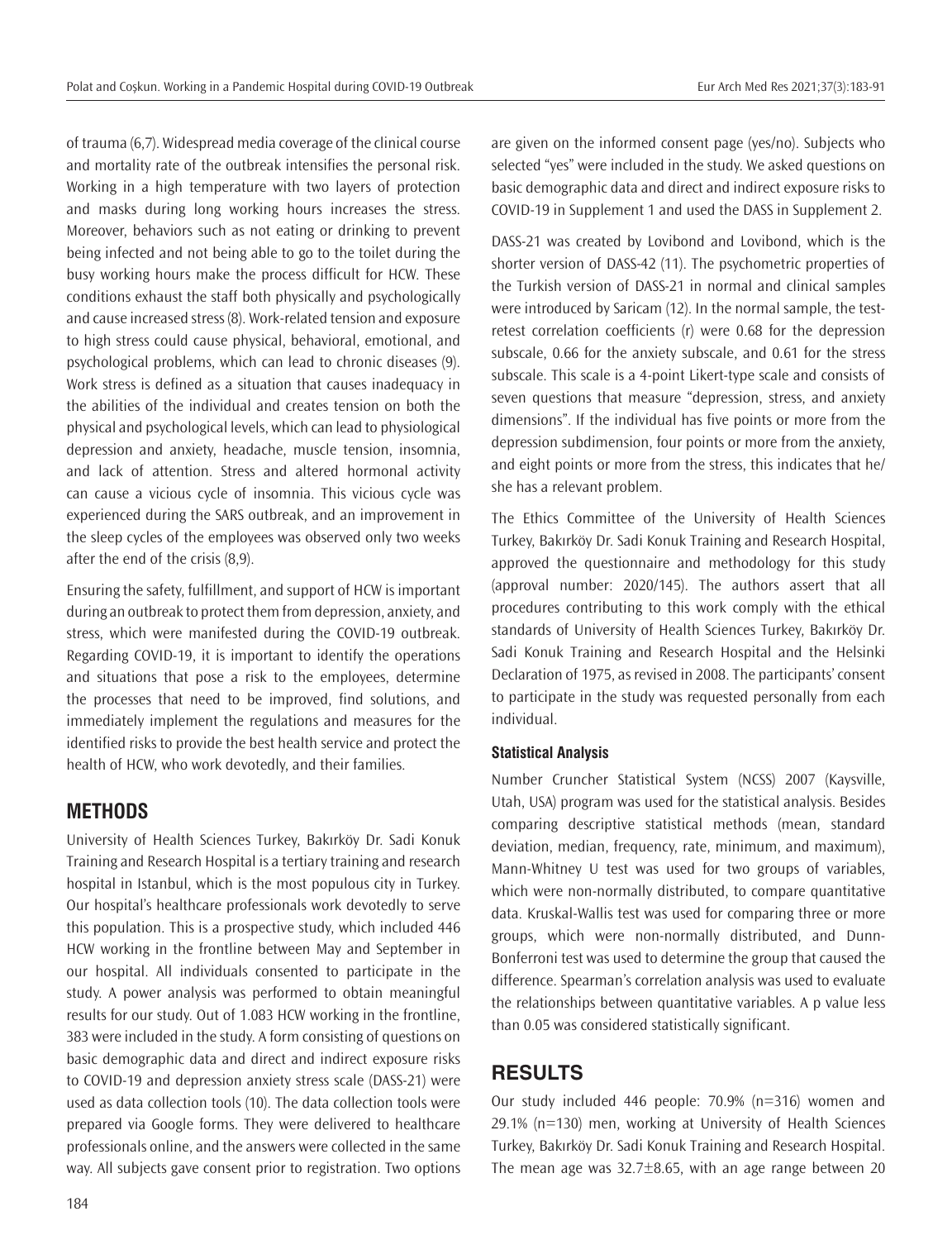and 64 years. It was observed that 24.9% of the participants were physicians; 39.7%, nurses; 35.4%, other professions (Table 1).

Regarding the direct and indirect COVID-19 exposure risks, it was observed that 58.1% of the subjects worked over 40 hours during the COVID-19 outbreak. 86.1% (n=384) of the participants were in contact with patients diagnosed with COVID-19. 79.2% (n=304) of the participants, who were in contact with patients diagnosed with COVID-19, stated that the patients wore a surgical mask during contact. 88.8% (n=396) of HCW participating in the study stated that, among their colleagues, 37.2% (n=166) were diagnosed with COVID-19 in acquaintance out of workplace (Table 2).

During the COVID-19 outbreak, 40.1% of the subjects' units were changed. Changes in the assigned units were in the ER, 12.8%

| Table1. Distribution of descriptive properties                                     |                                     |                |      |  |  |  |
|------------------------------------------------------------------------------------|-------------------------------------|----------------|------|--|--|--|
| $n = 446$                                                                          | n                                   | $\%$           |      |  |  |  |
| Age (years)                                                                        | Avg. $\pm$ SD                       | $32.76 + 8.65$ |      |  |  |  |
|                                                                                    | Min-max (med.)                      | $20 - 64(30)$  |      |  |  |  |
| Sex                                                                                | Female                              | 316            | 70.9 |  |  |  |
|                                                                                    | Male                                | 130            | 29.1 |  |  |  |
| <b>Marital status</b>                                                              | Single                              | 242            | 54.3 |  |  |  |
|                                                                                    | <b>Married</b>                      | 204            | 45.7 |  |  |  |
| Partner's                                                                          | <b>Healthcare</b><br>professional   | 69             | 33.8 |  |  |  |
| profession<br>$(n=204)$                                                            | Not a healthcare<br>professional    | 114            | 55.9 |  |  |  |
|                                                                                    | Unemployed                          | 21             | 10.3 |  |  |  |
| People                                                                             | N <sub>0</sub>                      | 173            | 42.8 |  |  |  |
| responsible<br>for taking care<br>$(n=404)$                                        | Yes                                 | 231            | 57.2 |  |  |  |
|                                                                                    | Home                                | 357            | 80.0 |  |  |  |
| Place to stay after<br>work                                                        | Where I set up with<br>my own means | 50             | 11.3 |  |  |  |
|                                                                                    | Where the<br>institution arranges   | 39             | 8.7  |  |  |  |
|                                                                                    | Physician                           | 111            | 24.9 |  |  |  |
| <b>Profession</b>                                                                  | <b>Nurse</b>                        | 177            | 39.7 |  |  |  |
|                                                                                    | <b>Other</b>                        | 158            | 35.4 |  |  |  |
|                                                                                    | Attending physician                 | 55             | 12.2 |  |  |  |
| <b>Education level</b>                                                             | Physician assistant                 | 56             | 12.3 |  |  |  |
|                                                                                    | Graduate                            | 44             | 10.1 |  |  |  |
|                                                                                    | Undergraduate                       | 160            | 35.9 |  |  |  |
|                                                                                    | Associate degree                    | 90             | 20.3 |  |  |  |
|                                                                                    | <b>High school</b>                  | 41             | 9.2  |  |  |  |
| SD: Standard deviation, Min: Minimum, Max: Maximum, Med.: Median, Avg.:<br>Average |                                     |                |      |  |  |  |

 $(n=23)$ , intensive care unit, 29.1%  $(n=52)$ , inpatient clinic, 42.5% (n=76), operating room, 0.6% (n=1), and outpatient clinic, 15.1% (n=27) (Table 2).

The distribution of the answers given by the healthcare professionals who participated in the study to the questions of DASS-21 are shown in Table 3.

On evaluating the DASS-21 scores according to the descriptive features (Table 4), the DASS-21 scores of the women HCW were significantly higher than men  $(p=0.008; p=0.001; p=0.001;$ p<0.01). The anxiety score of single HCW was statistically significantly higher than the married ones ( $p=0.013$ ;  $p<0.05$ ).

| Table 2. Distribution of COVID-19 exposure                                                 |                           |               |      |  |  |  |
|--------------------------------------------------------------------------------------------|---------------------------|---------------|------|--|--|--|
| $n = 446$                                                                                  | n                         | $\frac{0}{0}$ |      |  |  |  |
|                                                                                            | 1-5 years                 | 220           | 49.3 |  |  |  |
| <b>Working experience</b>                                                                  | 6-10 years                | 64            | 14.3 |  |  |  |
| Med. $\pm$ SD; 9.76 $\pm$ 9.25                                                             | 11-20 years               | 93            | 20.9 |  |  |  |
|                                                                                            | $\geq$ 21 years           | 69            | 15.5 |  |  |  |
| Weekly working hours (hr)                                                                  | ≤40 hours                 | 187           | 41.9 |  |  |  |
| Avg. $\pm$ SD; 45.92 $\pm$ 6.70                                                            | >40 hours                 | 259           | 58.1 |  |  |  |
|                                                                                            | <b>Emergency room</b>     | 64            | 14.3 |  |  |  |
| Assigned unit before                                                                       | Intensive care unit       | 38            | 8.5  |  |  |  |
| pandemic                                                                                   | <b>Inpatient services</b> | 92            | 20.6 |  |  |  |
|                                                                                            | <b>Operating room</b>     | 127           | 28.5 |  |  |  |
|                                                                                            | <b>Outpatient units</b>   | 125           | 28.0 |  |  |  |
| Change of unit during                                                                      | Yes                       | 179           | 40.1 |  |  |  |
| pandemic                                                                                   | N <sub>0</sub>            | 267           | 59.9 |  |  |  |
|                                                                                            | <b>Emergency room</b>     | 23            | 12.8 |  |  |  |
|                                                                                            | Intensive care unit       | 52            | 29.1 |  |  |  |
| Assigned unit (n=179)                                                                      | <b>Inpatient services</b> | 76            | 42.5 |  |  |  |
|                                                                                            | <b>Operating room</b>     | 1             | 0.6  |  |  |  |
|                                                                                            | <b>Outpatient units</b>   | 27            | 15.1 |  |  |  |
| <b>Contact with COVID-19</b>                                                               | Yes                       | 384           | 86.1 |  |  |  |
| patient                                                                                    | No                        | 62            | 13.9 |  |  |  |
| Contact with mask wearing                                                                  | Yes                       | 304           | 79.2 |  |  |  |
| COVID-19 patient (n=384)                                                                   | N <sub>0</sub>            | 80            | 20.8 |  |  |  |
| Colleagues diagnosed with                                                                  | Yes                       | 396           | 88.8 |  |  |  |
| <b>COVID-19</b>                                                                            | N <sub>0</sub>            | 50            | 11.2 |  |  |  |
| Acquaintances diagnosed                                                                    | Yes                       | 166           | 37.2 |  |  |  |
| with COVID-19 outside work<br>place                                                        | N <sub>0</sub>            | 280           | 62.8 |  |  |  |
| Chronic disease                                                                            | Yes                       | 80            | 17.9 |  |  |  |
|                                                                                            | N <sub>0</sub>            | 366           | 82.1 |  |  |  |
| <b>Psychological support</b>                                                               | Yes                       | 30            | 6.7  |  |  |  |
| request                                                                                    | No                        | 416           | 93.3 |  |  |  |
| Med.: Median, SD: Standard deviation, COVID-19: Coronavirus disease-2019, Avg.:<br>Average |                           |               |      |  |  |  |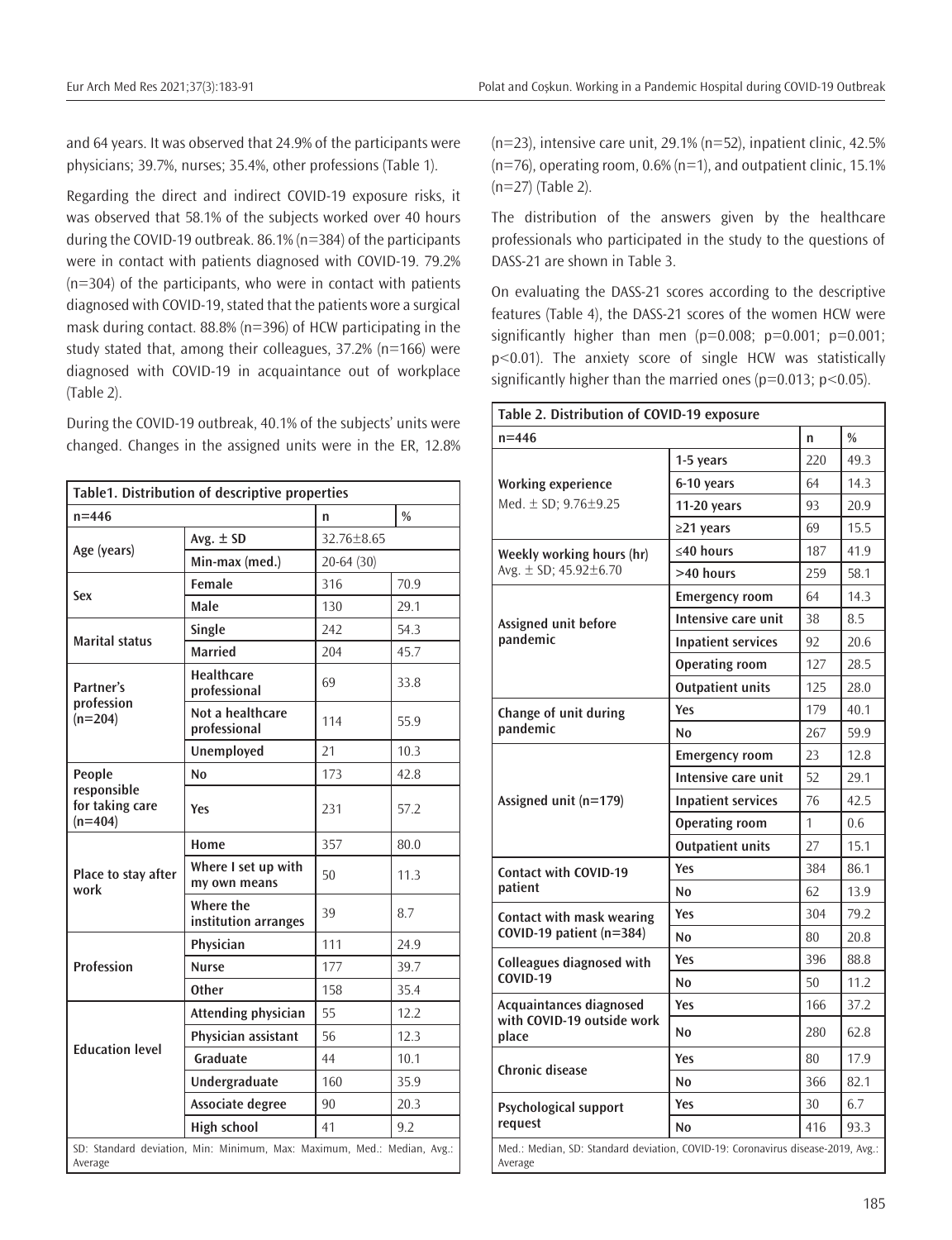There was a statistically significant difference among the anxiety and stress scores of the hospital staff according to their professional status ( $p=0.023$ ;  $p<0.05$ ;  $p=0.004$ ;  $p<0.01$ ). According to the results of the dual comparison performed to determine the difference, the anxiety score of participating nurses was significantly higher than those in other professions  $(p=0.023; p<0.05)$ . The stress score of participating physicians or nurses was significantly higher than those in other professions  $(p=0.030; p=0.007; p<0.05)$  (Table 4).

On evaluating COVID-19 exposure risk and DASS-21 scores (Table 5), DASS-21 scores of the coworkers diagnosed with COVID-19 were statistically significantly higher than colleagues not diagnosed with COVID-19 ( $p=0.001$ ;  $p<0.01$ ).

DASS-21 scores of HCW with any relatives diagnosed with COVID-19 outside of the workplace were statistically significantly higher than those with relatives not diagnosed with COVID-19  $(p=0.008; p<0.01; p=0.025; p<0.05; p=0.025; p<0.05)$  (Table 5).

The depression and stress scores of HCW working over 40 hours per week were statistically significantly higher than those working less than 40 hours per week ( $p=0.003$ ,  $p<0.01$ ;  $p=0.024$ ,  $p<0.05$ , respectively) (Table 5).

During the COVID-19 outbreak, the depression, anxiety, and stress scores of HCW who had a change in their units were statistically significantly higher than those experiencing no changes ( $p=0.007$ ,  $p<0.01$ ;  $p=0.034$ ,  $p<0.05$ ;  $p=0.001$ ,  $p<0.01$ , respectively) (Table 5).

## **DISCUSSION**

HCW experience significant stress during infectious outbreaks. COVID-19 is a worldwide major public health problem, which is complex, infectious, and often sensitive. It brings significant difficulties regarding social prevention, control, and pre-pure therapy. Moreover, reports on the psychological impact of SARS on HCW have shown that high levels of distress are common (7).

| Table 3. Distribution of the answers given to the depression, anxiety, and stress scale questions                                          |                  |               |                  |      |                  |               |                 |               |
|--------------------------------------------------------------------------------------------------------------------------------------------|------------------|---------------|------------------|------|------------------|---------------|-----------------|---------------|
|                                                                                                                                            | None of the time |               | Some of the time |      | Most of the time |               | All of the time |               |
|                                                                                                                                            | n                | $\frac{0}{0}$ | n                | $\%$ | $\mathsf{n}$     | $\frac{0}{0}$ | $\mathsf{n}$    | $\frac{0}{0}$ |
| I found it difficult to relax                                                                                                              | 65.0             | 14.6          | 205.0            | 46.0 | 131.0            | 29.4          | 45.0            | 10.0          |
| I was aware of dryness of my mouth                                                                                                         | 118.0            | 26.5          | 202.0            | 45.3 | 96.0             | 21.5          | 30.0            | 6.7           |
| I couldn't seem to experience any positive feeling at all                                                                                  | 104.0            | 23.3          | 219.0            | 49.1 | 86.0             | 19.3          | 37.0            | 8.3           |
| experienced breathing difficulty (e.g., excessively rapid<br>breathing, breathlessness in the absence of physical exertion)                | 166.0            | 37.2          | 193.0            | 43.3 | 64.0             | 14.3          | 23.0            | 5.2           |
| I had a hard time taking the first step required to do a job                                                                               | 150.0            | 33.6          | 197.0            | 44.2 | 78.0             | 17.5          | 21.0            | 4.7           |
| I tended to over-react to situations                                                                                                       | 138.0            | 30.9          | 175.0            | 39.2 | 107.0            | 24.0          | 26.0            | 5.8           |
| I experienced trembling (e.g., in the hands)                                                                                               | 266.0            | 59.6          | 122.0            | 27.4 | 51.0             | 11.4          | 7.0             | 1.6           |
| I felt that I was using a lot of nervous energy                                                                                            | 138.0            | 30.9          | 176.0            | 39.5 | 103.0            | 23.1          | 29.0            | 6.5           |
| I was worried about situations in which I might panic and<br>make a fool of myself                                                         | 227.0            | 50.9          | 144.0            | 32.3 | 53.0             | 11.9          | 22.0            | 4.9           |
| I had the feeling that I had no expectations                                                                                               | 161.0            | 36.1          | 161.0            | 36.1 | 87.0             | 19.5          | 37.0            | 8.3           |
| I found that I was very irritable                                                                                                          | 245.0            | 54.9          | 118.0            | 26.5 | 56.0             | 12.6          | 27.0            | 6.1           |
| It was hard to relax and release myself                                                                                                    | 116.0            | 26.0          | 189.0            | 42.4 | 100.0            | 22.4          | 41.0            | 9.2           |
| I felt sad and depressed                                                                                                                   |                  | 31.4          | 185.0            | 41.5 | 85.0             | 19.1          | 36.0            | 8.1           |
| I was intolerant of anything that kept me from getting on<br>with what I was doing                                                         | 170.0            | 38.1          | 178.0            | 39.9 | 68.0             | 15.2          | 30.0            | 6.7           |
| I felt I was close to panic                                                                                                                | 175.0            | 39.2          | 171.0            | 38.3 | 78.0             | 17.5          | 22.0            | 4.9           |
| I was unable to become enthusiastic about anything                                                                                         | 147.0            | 33.0          | 176.0            | 39.5 | 88.0             | 19.7          | 35.0            | 7.8           |
| I felt I was pretty worthless                                                                                                              | 189.0            | 42.4          | 139.0            | 31.2 | 65.0             | 14.6          | 53.0            | 11.9          |
| I felt that I was rather touchy                                                                                                            | 157.0            | 35.2          | 169.0            | 37.9 | 91.0             | 20.4          | 29.0            | 6.5           |
| I was aware of the action of my heart in the absence of<br>physical exertion (e.g., sense of heart rate increase, heart<br>missing a beat) | 144.0            | 32.3          | 187.0            | 41.9 | 80.0             | 17.9          | 35.0            | 7.8           |
| I felt scared without any good reason                                                                                                      | 160.0            | 35.9          | 170.0            | 38.1 | 82.0             | 18.4          | 34.0            | 7.6           |
| I felt that life wasn't worthwhile                                                                                                         | 155.0            | 34.8          | 167.0            | 37.4 | 80.0             | 17.9          | 44.0            | 9.9           |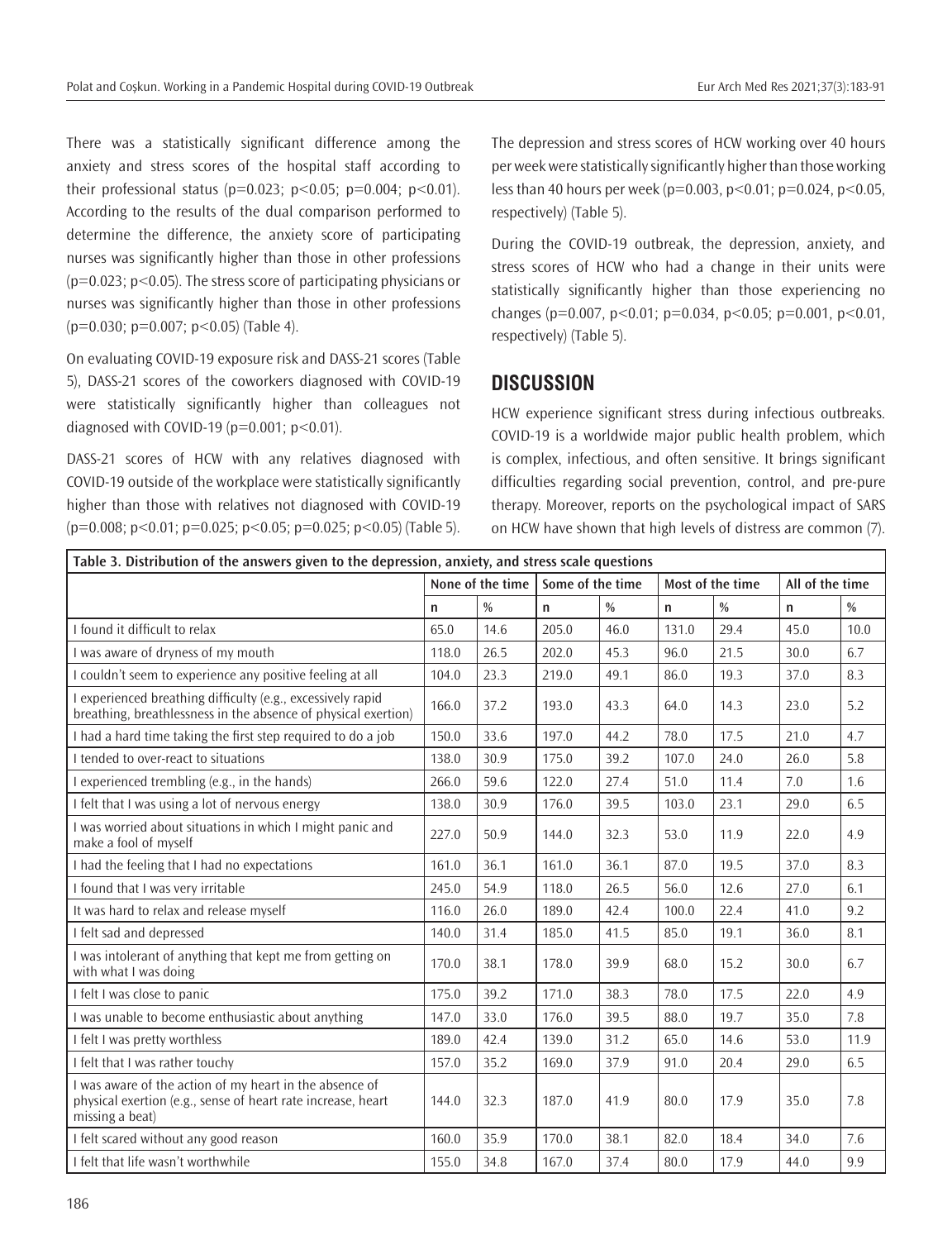|                                 | Table 4. Evaluation of depression, anxiety, and stress scale scores according to descriptive features |                   |                   |                  |                   |
|---------------------------------|-------------------------------------------------------------------------------------------------------|-------------------|-------------------|------------------|-------------------|
|                                 |                                                                                                       |                   | <b>Depression</b> | Anxiety          | <b>Stress</b>     |
| Age (years)                     |                                                                                                       | r <sup>a</sup>    | $-0.020$          | $-0.061$         | $-0.050$          |
|                                 |                                                                                                       | р                 | 0.678             | 0.201            | 0.288             |
|                                 |                                                                                                       | Min-max (med.)    | $0-21(7)$         | $0-20(6)$        | $0-21(7)$         |
|                                 | Female $(n=316)$                                                                                      | Avg. $\pm$ SD     | 7.52±5.14         | $6.63 \pm 4.56$  | 7.71±4.89         |
| Sex                             |                                                                                                       | Min-max (med.)    | $0-21(6)$         | $0-21(4)$        | $0-21(5)$         |
|                                 | Male $(n=130)$                                                                                        | Avg. $\pm$ SD     | $6.12 \pm 4.97$   | 4.78±4.46        | $5.9 + 4.9$       |
|                                 |                                                                                                       | <b>Test value</b> | $Z: -2.645$       | $Z: -4.410$      | $Z: -3.739$       |
|                                 |                                                                                                       | p                 | $*80.008**$       | $b0.001**$       | $b0.001**$        |
|                                 |                                                                                                       | Min-max (med.)    | $0-21(7)$         | $0-21(5)$        | $0-21(7)$         |
|                                 | Single $(n=242)$                                                                                      | Avg. $\pm$ sd     | $7.65 \pm 5.74$   | $6.65 \pm 4.87$  | $7.64 \pm 5.23$   |
| <b>Marital status</b>           |                                                                                                       | Min-max (med.)    | $0-19(6)$         | $0-18(5)$        | $0-21(7)$         |
|                                 | Married (n=204)                                                                                       | Avg. $\pm$ SD     | $6.47 + 4.21$     | $5.43 \pm 4.17$  | $6.64 \pm 4.57$   |
|                                 |                                                                                                       | <b>Test value</b> | $Z: -1.538$       | $Z: -2.472$      | $Z: -1.757$       |
|                                 |                                                                                                       | р                 | $b$ 0.124         | $b0.013*$        | b0.079            |
|                                 | Healthcare                                                                                            | Min-max (med.)    | $0-18(6)$         | $0-15(5)$        | $0-16(7)$         |
|                                 | professional (n=69)                                                                                   | Avg. $\pm$ sd     | $6.43 \pm 4$      | $5.24 \pm 3.81$  | $6.75 \pm 4.14$   |
| Partner's<br>profession (n=204) | Not a healthcare                                                                                      | Min-max (med.)    | $0-19(7)$         | $0-18(6)$        | $0-21(7)$         |
|                                 | professional (n=114)                                                                                  | Avg. $\pm$ SD     | $6.74 \pm 4.45$   | 5.97±4.44        | 7.09±4.86         |
|                                 |                                                                                                       | Min-max (med.)    | $0-13(5)$         | $0-12(2)$        | $0-13(3)$         |
|                                 | Unemployed (n=21)                                                                                     |                   | $5.19 \pm 3.97$   | $3.57 \pm 3.61$  | $4.33 \pm 4.05$   |
|                                 |                                                                                                       | <b>Test value</b> | $\chi^2$ : 2.271  | $\chi^2$ : 6.641 | $\chi^2$ : 6.676  |
|                                 |                                                                                                       | p                 | 0.321             | $0.036*$         | $0.036*$          |
|                                 | No $(n=173)$<br>Yes $(n=231)$                                                                         | Min-max (med.)    | $0-21(6)$         | $0-20(5)$        | $0-21(6)$         |
| People responsible              |                                                                                                       | Avg. $\pm$ SD     | $7.13 \pm 5.44$   | $6.09 \pm 4.76$  | $6.96 \pm 5.07$   |
| for taking care (n<br>$= 404$   |                                                                                                       | Min-max (med.)    | $0-21(7)$         | $0-21(6)$        | $0-21(7)$         |
|                                 |                                                                                                       | $Avg \pm SD$      | 7.02±4.94         | 5.97±4.51        | 7.27±4.9          |
|                                 |                                                                                                       | <b>Test value</b> | $Z: -0.120$       | $Z: -0.074$      | $Z: -0.757$       |
|                                 |                                                                                                       | р                 | b0.904            | b0.941           | $b$ 0.449         |
|                                 |                                                                                                       | Min-max (med.)    | $0-21(7)$         | $0-21(5)$        | $0-21(7)$         |
|                                 | Home $(n=357)$<br>Where I set up with my<br>own means $(n=50)$                                        | Avg. $\pm$ SD     | $7.17 \pm 5.15$   | $6.1 \pm 4.64$   | $7.2 \pm 5.03$    |
| Place to stay after             |                                                                                                       | Min-max (med.)    | $0-21(6)$         | $0-17(5)$        | $0-19(7)$         |
| work                            |                                                                                                       | Avg. $\pm$ SD     | $6.96 \pm 5.28$   | $6.08 + 4.62$    | $7.1 \pm 4.8$     |
|                                 | Where the institution                                                                                 | Min-max (med.)    | $0-18(7)$         | $0-14(6)$        | $0-16(7)$         |
|                                 | arranges $(n=39)$                                                                                     | Avg. $\pm$ SD     | $6.77 \pm 4.79$   | $5.97 \pm 4.3$   | $7.1 \pm 4.62$    |
|                                 |                                                                                                       | <b>Test value</b> | $\chi^2$ : 0.179  | $\chi^2$ : 0.013 | $\chi^2$ : 0.044  |
|                                 |                                                                                                       | p                 | 0.915             | 0.994            | 0.978             |
| Profession                      |                                                                                                       | Min-max (med.)    | $0-21(7)$         | $0 - 19(5)$      | $0 - 20(7)$       |
|                                 | Physician (n=111)                                                                                     | Avg. $\pm$ SD     | $7.53 \pm 5.26$   | $5.84 \pm 4.52$  | 7.63±4.98         |
|                                 |                                                                                                       | Min-max (med.)    | $0-21(7)$         | $0-20(6)$        | $0-21(7)$         |
|                                 | Nurse (n 177)                                                                                         | Avg. $\pm$ SD     | 7.36±4.91         | $6.69 \pm 4.5$   | 7.74±4.76         |
|                                 |                                                                                                       | Min-max (med.)    | $0-21(6)$         | $0-21(5)$        | $0-21(5)$         |
|                                 | Other $(n=158)$                                                                                       | Avg. $\pm$ SD     | $6.54 \pm 5.25$   | $5.59 \pm 4.72$  | $6.24 \pm 5.05$   |
|                                 |                                                                                                       |                   | $\chi^2$ : 3.951  | $\chi^2$ : 7.513 | $\chi^2$ : 11.033 |
|                                 |                                                                                                       | p                 | 0.139             | $0.023*$         | $0.004**$         |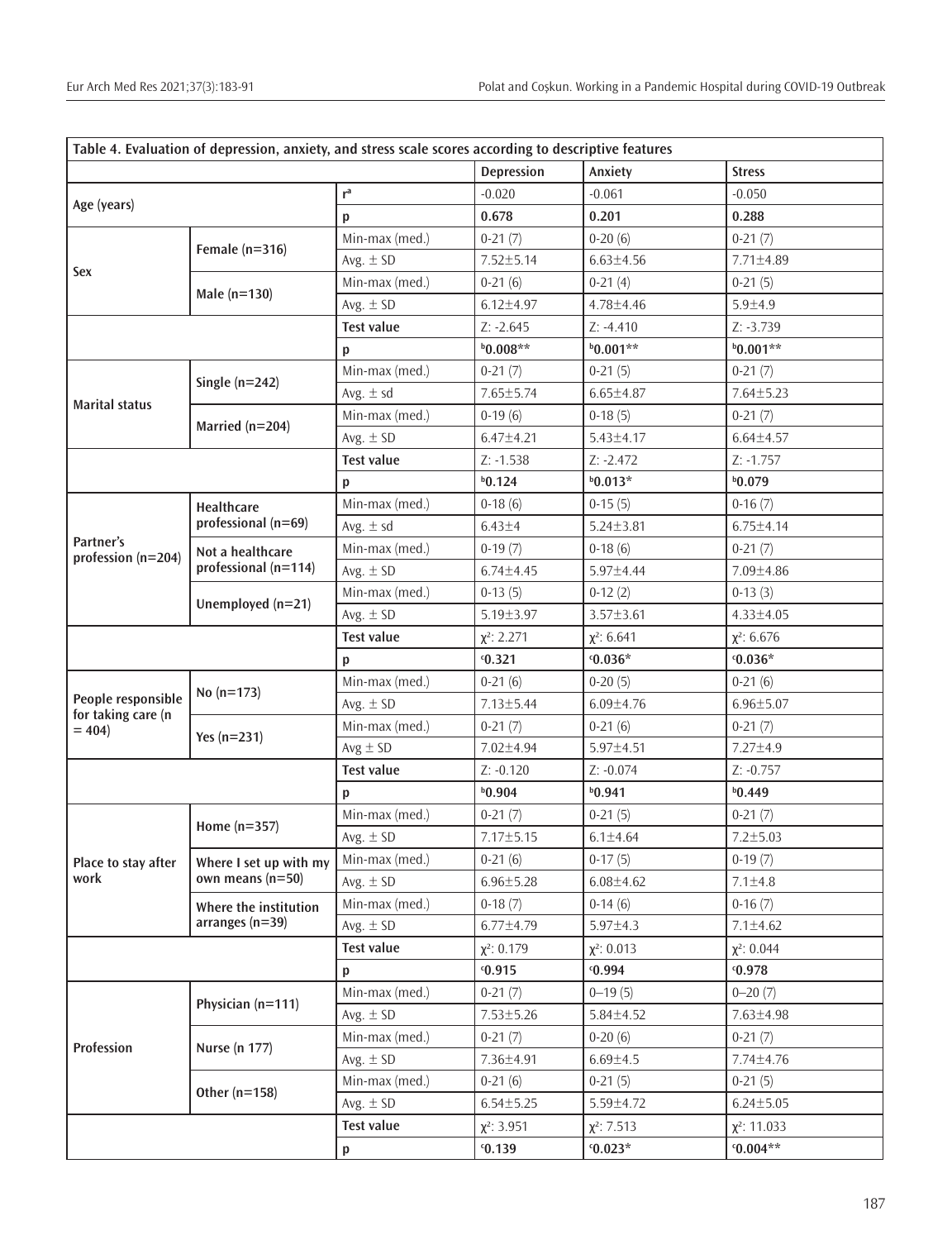| Table 4. Continued                                                                                                                                                                |              |                   |                   |                 |                 |  |  |
|-----------------------------------------------------------------------------------------------------------------------------------------------------------------------------------|--------------|-------------------|-------------------|-----------------|-----------------|--|--|
|                                                                                                                                                                                   |              |                   | <b>Depression</b> | Anxiety         | <b>Stress</b>   |  |  |
|                                                                                                                                                                                   |              | Min-max (med.)    | $0-21(7)$         | $0-21(6)$       | $0-21(7)$       |  |  |
|                                                                                                                                                                                   | Yes $(n=80)$ | Avg. $\pm$ SD     | $7.81 \pm 5.34$   | $7.24 \pm 4.84$ | $8.1 \pm 5.52$  |  |  |
| <b>Chronic disease</b>                                                                                                                                                            |              | Min-max (med.)    | $0-21(6)$         | $0-20(5)$       | $0-21(7)$       |  |  |
|                                                                                                                                                                                   | No $(n=366)$ | Avg. $\pm$ SD     | $6.96 \pm 5.07$   | $5.84 \pm 4.52$ | $6.98{\pm}4.81$ |  |  |
|                                                                                                                                                                                   |              | Test value        | $Z: -1.257$       | $Z: -2.478$     | $Z: -1.406$     |  |  |
|                                                                                                                                                                                   |              | p                 | $b$ 0.209         | $b$ 0.013*      | $b$ 0.160       |  |  |
|                                                                                                                                                                                   | Yes $(n=30)$ | Min-max (med.)    | $1-21(8.5)$       | $0-21(8)$       | $1-21(9.5)$     |  |  |
|                                                                                                                                                                                   |              | Avg. $\pm$ SD     | $10.2 \pm 5.59$   | $9.63 \pm 5.46$ | $10.9 \pm 5.25$ |  |  |
| Psychological<br>support request                                                                                                                                                  | No $(n=416)$ | Min-max (med.)    | $0-21(6)$         | $0-20(5)$       | $0-21(7)$       |  |  |
|                                                                                                                                                                                   |              | Avg. $\pm$ SD     | $6.89 \pm 5.03$   | $5.83 \pm 4.43$ | $6.91 \pm 4.83$ |  |  |
|                                                                                                                                                                                   |              | <b>Test value</b> | $Z: -3.157$       | $Z: -3.884$     | $Z: -3.930$     |  |  |
|                                                                                                                                                                                   |              | p                 | $b0.002**$        | $b0.001**$      | $b0.001**$      |  |  |
| <sup>a</sup> r: Spearman's correlation coefficient, <sup>b</sup> Mann-Whitney U test, Kruskal-Wallis test, *p<0.05, **p<0.01, Med.: Median, SD: Standard deviation, Avg.: Average |              |                   |                   |                 |                 |  |  |

| Table 5. Evaluation of depression, anxiety, and depression scale scores regarding COVID-19 exposure |                                   |                   |                   |                  |                  |  |  |
|-----------------------------------------------------------------------------------------------------|-----------------------------------|-------------------|-------------------|------------------|------------------|--|--|
|                                                                                                     |                                   |                   | <b>Depression</b> | Anxiety          | <b>Stress</b>    |  |  |
|                                                                                                     | 1-5 years ( $n=220$ )             | Min-max (med.)    | $0-21(7)$         | $0-21(5)$        | $0-21(7)$        |  |  |
|                                                                                                     |                                   | Avg. $\pm$ SD     | $7.55 \pm 5.51$   | $6.5 + 4.84$     | $7.65 \pm 5.13$  |  |  |
|                                                                                                     |                                   | Min-max (med.)    | $0-21(5.5)$       | $0-18(5)$        | $0-19(5)$        |  |  |
| <b>Working experience</b>                                                                           | 6-10 years ( $n=64$ )             | Avg. $\pm$ SD     | $6.84 \pm 5.36$   | $5.33 \pm 4.48$  | $6.23 \pm 5.1$   |  |  |
|                                                                                                     | 11-20 years (n=93)                | Min-max (med.)    | $0-21(7)$         | $0-20(6)$        | $0-21(7)$        |  |  |
|                                                                                                     |                                   | Avg. $\pm$ SD     | $6.74 \pm 4.41$   | 5.87±4.06        | $7.04 \pm 4.42$  |  |  |
|                                                                                                     |                                   | Min-max (med.)    | $0-19(6)$         | $0-18(5)$        | $0-21(7)$        |  |  |
|                                                                                                     | $\geq$ 21 years (n=69)            | Avg. $\pm$ SD     | $6.46 \pm 4.46$   | $5.78 \pm 4.57$  | $6.77 \pm 4.87$  |  |  |
|                                                                                                     |                                   | <b>Test value</b> | $\chi^2$ : 1.965  | $\chi^2$ : 3.646 | $\chi^2$ : 5.272 |  |  |
|                                                                                                     |                                   | p                 | 0.580             | 0.302            | 0.153            |  |  |
|                                                                                                     | $\leq$ 40 hours (n=187)           | Min-max (med.)    | $0 - 21(5)$       | $0-21(5)$        | $0-21(6)$        |  |  |
| Weekly working hours                                                                                |                                   | Avg. $\pm$ SD     | $6.29 \pm 4.83$   | 5.72±4.64        | $6.59 \pm 4.82$  |  |  |
|                                                                                                     | $>40$ hours (n=259)               | Min-max (med.)    | $0-21(7)$         | $0-20(6)$        | $0-21(7)$        |  |  |
|                                                                                                     |                                   | Avg. $\pm$ SD     | $7.7 \pm 5.26$    | $6.36 \pm 4.56$  | $7.61 \pm 5.02$  |  |  |
|                                                                                                     |                                   | <b>Test value</b> | $Z: -2.999$       | $Z: -1.775$      | $Z: -2.256$      |  |  |
|                                                                                                     |                                   | p                 | $b0.003**$        | b0.076           | $b0.024*$        |  |  |
|                                                                                                     | Yes $(n=179)$                     | Min-max (med.)    | $0-21(7)$         | $0-20(6)$        | $0-21(7)$        |  |  |
| Change of unit during                                                                               |                                   | Avg. $\pm$ SD     | $7.72 \pm 4.9$    | $6.41 \pm 4.66$  | 7.59±4.97        |  |  |
| pandemic                                                                                            | No $(n=267)$                      | Min-max (med.)    | $0-21(6)$         | $0-21(5)$        | $0-21(7)$        |  |  |
|                                                                                                     |                                   | Avg. $\pm$ SD     | $6.7 \pm 5.24$    | $5.87 \pm 4.56$  | $6.91 \pm 4.94$  |  |  |
|                                                                                                     |                                   | <b>Test value</b> | $Z: -2.681$       | $Z: -1.344$      | $Z: -1.592$      |  |  |
|                                                                                                     |                                   | $\mathsf{p}$      | $b0.007**$        | $b$ 0.179        | $b$ 0.111        |  |  |
|                                                                                                     | <b>Emergency room</b><br>$(n=23)$ | Min-max (med.)    | $0-18(7)$         | $0-13(5)$        | $0-17(7)$        |  |  |
| Assigned unit (n=179)                                                                               |                                   | Avg. $\pm$ SD     | 7.35±5.36         | $5.96 \pm 4.11$  | 7.65±4.78        |  |  |
|                                                                                                     | Intensive care unit<br>$(n=52)$   | Min-max (med.)    | $0-21(7,5)$       | $0-20(6)$        | $0-21(7)$        |  |  |
|                                                                                                     |                                   | Avg. $\pm$ SD     | $8.52 \pm 5.4$    | $6.9 \pm 5.16$   | $7.94 \pm 5.18$  |  |  |
|                                                                                                     | <b>Inpatient services</b>         | Min-max (med.)    | $0-21(7)$         | $0-19(6)$        | $0-20(7.5)$      |  |  |
|                                                                                                     | $(n=76)$                          | Avg.± SD          | 7.54±4.66         | $6.29 \pm 4.57$  | 7.61±4.91        |  |  |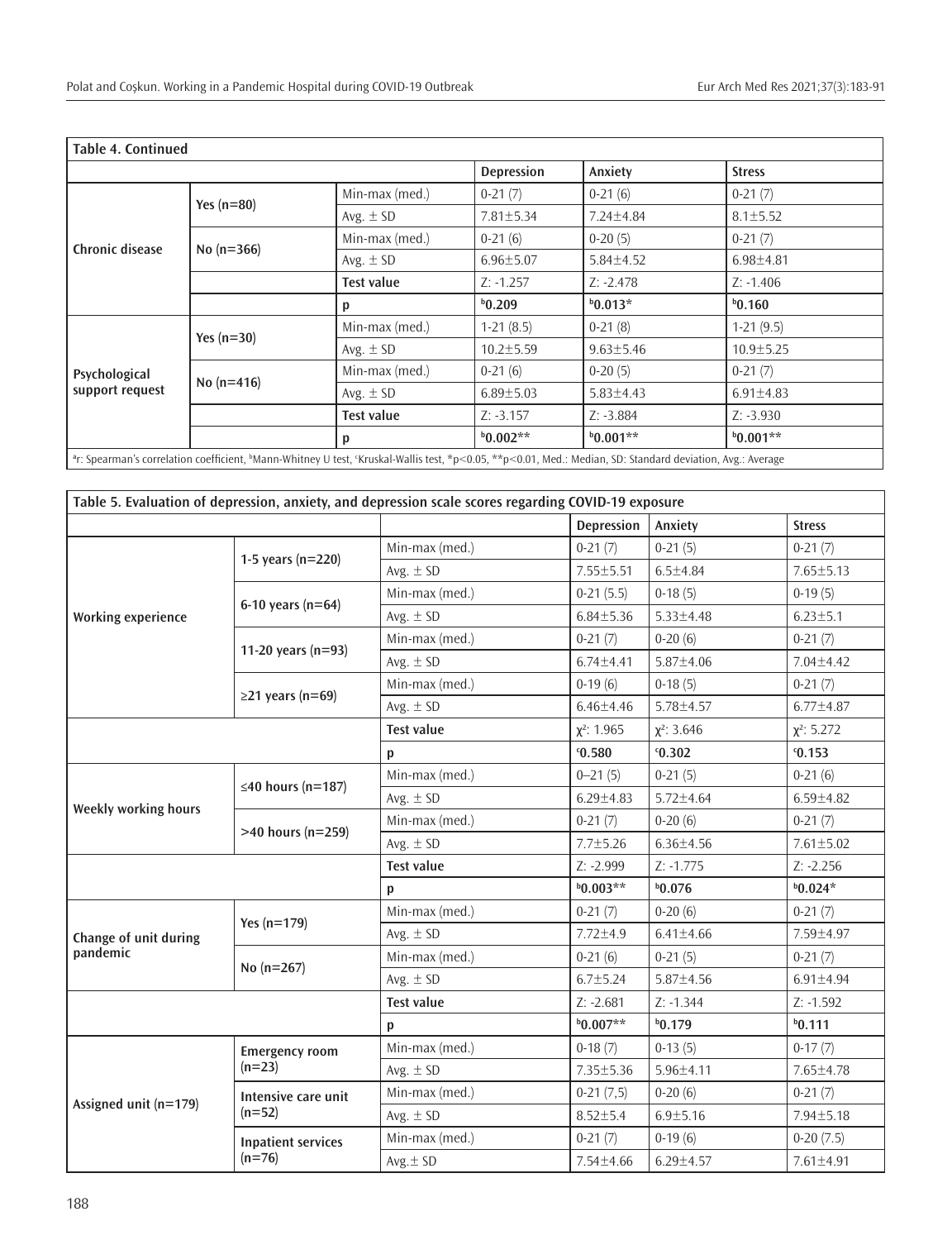| <b>Table 5. Continued</b>                                      |                        |                                                                                                                                                                    |                   |                  |                  |
|----------------------------------------------------------------|------------------------|--------------------------------------------------------------------------------------------------------------------------------------------------------------------|-------------------|------------------|------------------|
|                                                                |                        |                                                                                                                                                                    | <b>Depression</b> | Anxiety          | <b>Stress</b>    |
| Assigned unit $(n=179)$                                        | Operating room $(n=1)$ | Min-max (med.)                                                                                                                                                     | 12                | 12               | 13               |
|                                                                |                        | $Avg. \pm SD$                                                                                                                                                      | 12                | 12               | 13               |
|                                                                | Outpatient unit (n=27) | Min-max (med.)                                                                                                                                                     | $0-18(7)$         | $0-15(6)$        | $0-16(8)$        |
|                                                                |                        | Avg. $\pm$ SD                                                                                                                                                      | $6.85 \pm 4.16$   | 6±4.42           | $6.59 \pm 4.98$  |
|                                                                |                        | <b>Test value</b>                                                                                                                                                  | $\chi^2$ : 0.878  | $\chi^2$ : 0.393 | $\chi^2$ : 0.795 |
|                                                                |                        | p                                                                                                                                                                  | 0.831             | 0.942            | 0.851            |
|                                                                | Yes $(n=384)$          | Min-max (med.)                                                                                                                                                     | $0-21(7)$         | $0-21(5)$        | $0-21(7)$        |
| <b>Contact with COVID-19</b>                                   |                        | Avg. $\pm$ SD                                                                                                                                                      | $7.24 \pm 5.1$    | $6.24 \pm 4.57$  | 7.44±4.95        |
| patient                                                        | No $(n=62)$            | Min-max (med.)                                                                                                                                                     | $0-21(6)$         | $0-19(4)$        | $0-21(5)$        |
|                                                                |                        | Avg. $\pm$ SD                                                                                                                                                      | $6.31 \pm 5.25$   | $5.13 \pm 4.75$  | $5.6 + 4.71$     |
|                                                                |                        | <b>Test value</b>                                                                                                                                                  | $Z: -1.496$       | $Z: -2.119$      | $Z: -2.826$      |
|                                                                |                        | p                                                                                                                                                                  | $b$ 0.135         | $b0.034*$        | $b0.005**$       |
|                                                                | Yes $(n=304)$          | Min-max (med.)                                                                                                                                                     | $0-21(6)$         | $0-21(5)$        | $0-21(7)$        |
| Contact with mask<br>wearing COVID-19 patient                  |                        | Avg. $\pm$ SD                                                                                                                                                      | $7.03 \pm 5.08$   | $6.08 \pm 4.53$  | 7.21±4.93        |
| $(n=384)$                                                      | $No (n=80)$            | Min-max (med.)                                                                                                                                                     | $0 - 21(7.5)$     | $0-19(6.5)$      | $0-20(8)$        |
|                                                                |                        | Avg. $\pm$ SD                                                                                                                                                      | $8.03 \pm 5.13$   | $6.89 \pm 4.67$  | 8.31±4.99        |
|                                                                |                        | <b>Test value</b>                                                                                                                                                  | $Z: -1.758$       | $Z: -1.446$      | $Z: -1.808$      |
|                                                                |                        | p                                                                                                                                                                  | b0.079            | $b$ 0.148        | b0.071           |
|                                                                | Yes (n=396)            | Min-max (med.)                                                                                                                                                     | $0 - 21(7)$       | $0-21(6)$        | $0-21(7)$        |
| Colleagues diagnosed with                                      |                        | Avg. $\pm$ SD                                                                                                                                                      | $7.41 \pm 5.07$   | $6.34 \pm 4.6$   | 7.55±4.93        |
| <b>COVID-19</b>                                                | No $(n=50)$            | Min-max (med.)                                                                                                                                                     | $0 - 21(3.5)$     | $0-19(3)$        | $0-19(4)$        |
|                                                                |                        | Avg. $\pm$ SD                                                                                                                                                      | $4.7 \pm 4.95$    | $4.12 \pm 4.2$   | $4.3 \pm 4.17$   |
|                                                                |                        | <b>Test value</b>                                                                                                                                                  | $Z: -3.991$       | $Z: -3.683$      | $Z: -4.657$      |
|                                                                |                        | p                                                                                                                                                                  | $b0.001**$        | $b0.001**$       | $b0.001**$       |
| Acquaintances diagnosed<br>with COVID-19 outside<br>work place |                        | Min-max (med.)                                                                                                                                                     | $0 - 21(7)$       | $0-21(6)$        | $0-21(7)$        |
|                                                                | Yes $(n=166)$          | Avg. $\pm$ SD                                                                                                                                                      | $7.91 \pm 5.18$   | $6.75 \pm 4.82$  | $8.08 + 5$       |
|                                                                | No $(n=280)$           | Min-max (med.)                                                                                                                                                     | $0 - 21(6)$       | $0-19(5)$        | $0-21(7)$        |
|                                                                |                        | Avg. $\pm$ SD                                                                                                                                                      | $6.64 \pm 5.05$   | $5.7 \pm 4.43$   | $6.65 \pm 4.86$  |
|                                                                |                        | <b>Test value</b>                                                                                                                                                  | $Z: -2.647$       | $Z: -2.236$      | $Z: -2.955$      |
|                                                                |                        | p                                                                                                                                                                  | $b0.008**$        | $b0.025*$        | $b0.003**$       |
|                                                                |                        | Mann Whitney U test Kruskal Wallis test $\frac{k}{2}$ O 05 $\frac{k}{2}$ O 0 Med : Median SD: Standard deviation COVID 10; Coronavirus disease 2010, Avg : Average |                   |                  |                  |

| Mann-Whitney U test, Kruskal-Wallis test, \*p<0.05,  $\mathrm{\mathop{*}p}<$ 0.0, Med.: Median, SD: Standard deviation, COVID-19: Coronavirus disease-2019, Avg.: Average

Many HCW were emotionally affected during the SARS outbreak. Therefore, it is very important for health institutions to provide psychosocial support and intervention to HCW during outbreaks (13). Understanding the psychological impact of the COVID-19 outbreak among HCW will guide us to take the necessary measures and plan improvements.

Of the 446 HCW participating in our study, 70.9% were women, and DASS-21 scores in women were significantly higher than men. In terms of profession, 24.9% of the participants were physicians, and 39.7% were nurses. The anxiety scores of the participating nurses and stress scores of participating physicians and nurses were higher than other occupational groups. The anxiety score of single HCW was also higher than married one. Similar to our study, the study investigating the psychological impact of the SARS outbreak in 2003 on HCW in Singapore reported that single HCW were at higher risk than married ones. It has been reported that single HCW are 1.4 times more likely to experience psychiatric symptoms than married ones (13). In a study including 469 HCW during the H1N1 pandemic, nurses were also shown to be more worried than other healthcare staff (14). In numerous studies conducted in the UK, 28- 32% of the doctors and nurses achieved a score above the "emotional distress" threshold in the 12-Item General Health Questionnaire (15-17).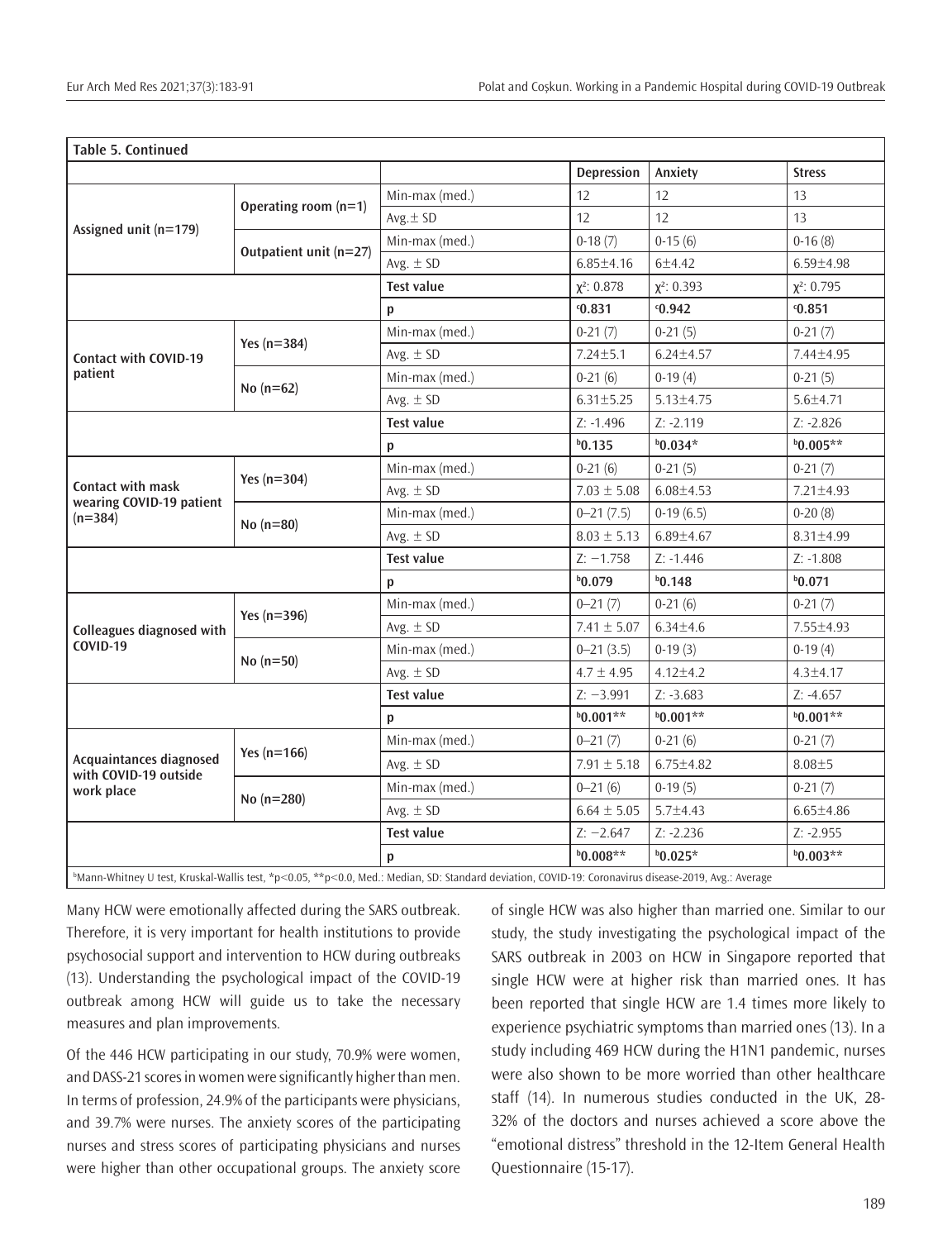Long weekly working hours can cause an increase in stress related to COVID-19 infection, caused by respiratory droplets and close contact transmission. Ran Li et al. showed that significant COVID-19 infection rates were detected connected to the daily working hours. Depending on the risks of the workplaces of HCW, it is recommended that the hours of duty be limited to less than 10 hours a day (3). HCW in China have long working hours, exceeding an average of 54 hours per week (18). In our study, it was observed that 58.1% of the HCW worked over 40 hours. Depression and stress scores of HCW working more than 40 hours a week were higher compared with those working 40 hours a week or less. Long working hours will probably increase the risk of infection for HCW, while moderate working hours will benefit the employee's safety. It can be said that long working hours increase the risk of infection in employees, as well as causing psychological effects, which may be associated with fear of infection.

In our study, the stress, depression, and anxiety scores of 384 (86.1%) HCW, who were in contact with patients diagnosed with COVID-19, were higher than HCW who were not in contact with the patients. In a study including 1257 HCW working in the clinic of COVID-19 patients in 34 hospitals in China, it was reported that the symptoms of depression, anxiety, and distress in nurses, women, and frontline HCW were more severe than other HCW (19). In a study examining traumatization in teams that helped control COVID-19, nurses who were in close contact with patients diagnosed with COVID-19 and who were directly exposed to their physical and psychological cases were prone to traumatization (20). In another study conducted during the COVID-19 outbreak, the prevalence of stress related insomnia among HCW was 36.1%, and during the SARS outbreak, it was 34.2% in Hong Kong and 37% in Taiwan (8). Similar to the results of our study, in a study conducted in Singapore including HCW who also worked hard during the epidemic, 68 participants (14.5%) were found positive for anxiety, 42 (8.9%) for depression, and 31 (6.6%) for stress (21). During the H1N1 influenza pandemic, a study including HCW reported that 56.7% of HCW were worried about the pandemic and their anxiety levels were moderately high, and 20.7% presented scores that indicated mild-to-moderate psychological distress (14). For this reason, precautions should be taken against the psychological problems that may occur in HCW who participate actively in the pandemic process.

88.8% of HCW, who participated in our study, were diagnosed with COVID-19 among their colleagues. In our hospital, which serves as a pandemic hospital, 343 HCW were diagnosed with

COVID-19 between 15 March and 30 August. China reported that, by February 25, 2020, 3387 infected HCW were in Hubei only, of which at least 18 died (22). As HCW participate actively in the treatment and care of patients during a pandemic, the risks of contracting the disease increase. This affects the psychology of HCW.

37.2% of the participants stated they have relatives who have been diagnosed with COVID-19, outside their workplace. Anxiety, depression, and stress scores of HCW with any relatives diagnosed with COVID-19, outside the workplace, were found to be statistically significantly higher than those without. During the H1N1 pandemic, very few HCW (6.6%) restricted their social contact, and fewer (3.8%) were isolated by family members and friends for working in the hospital. However, the degree of anxiety was significantly associated with the restriction of social contacts (14). We think that HCW's fear of infecting their families and therefore being isolated from them can increase their stress.

### **Study Limitations**

Our study has limitations. Data obtained from self-reported answers were not verified against medical records. Performing similar studies with larger samples on how to protect HCW will provide significant benefits to the public health. We hope that our findings will contribute to the work of psychological studies and support strategies that can minimize the psychological impact, anxiety, depression, and stress during the COVID-19 pandemic.

## **CONCLUSION**

The pandemic process affects HCW even more with the exposure to patients diagnosed with COVID-19. Psychological support programs should be planned, and psychosocial support and intervention should cover all HCW. Identifying mental health problems such as depression, anxiety, and stress and the factors affecting them will enable developing appropriate screening and intervention programs for HCW. With the improvements and interventions, HCW can go through this intense process with minimal damage.

## **Ethics**

**Ethics Committee Approval:** The Ethics Committee of the University of Health Sciences Turkey, Bakırköy Dr. Sadi Konuk Training and Research Hospital, approved the questionnaire and methodology for this study (approval number: 2020/145).